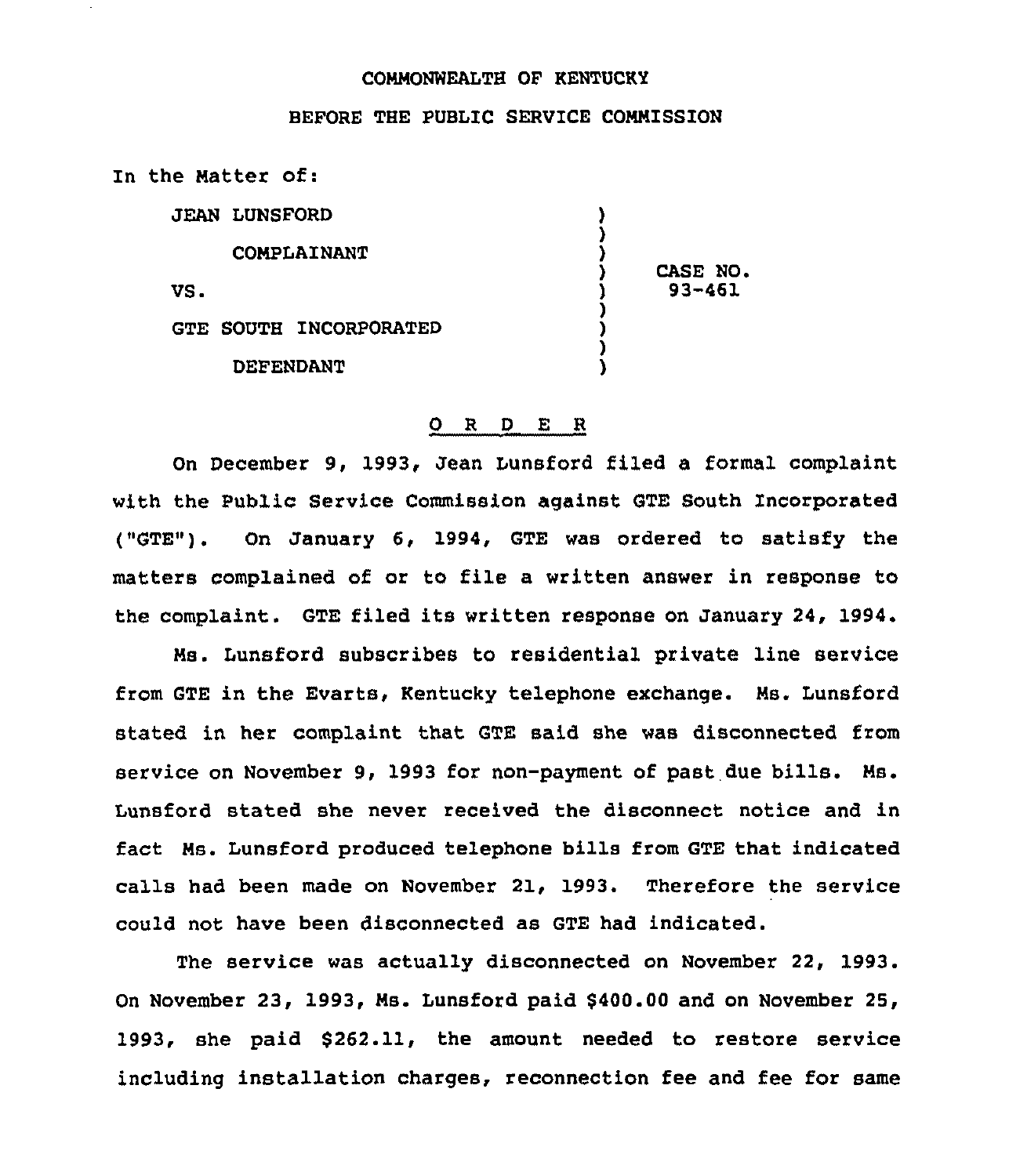number of \$77.60 plus a new deposit. Ms. Lunsford in her complaint requests that the amounts paid for installation, reconnection, fee for same number, and new deposit be refunded.

In GTE's written response to the complaint it stated that GTE records indicate that a disconnect notice was mailed to Ms. Lunsford on October 27, 1993 with a final date to pay of November 4, 1993. The amount owed at that time was \$ 398.44 (September bill  $-$  \$232.09 and October bill - \$166.35). GTE issued a service order to temporarily disconnect Ms. Lunsford's service effective November 9, 1993. GTE did not receive payment within ten days and service was permanently removed on November 22, 1993. <sup>A</sup> final bill was issued for \$627.01, minus a credit for \$42.50 deposit including  $interest$ , for a total of  $$584.51$ . On November 23, 1993, GTE advised Ms. Lunsford to reapply for new telephone service because a final bill had been issued. GTE states that the current telephone service was restored on December 2, 1993.

GTE agreed that. due to errors, Ms. Lunsford's service was not temporarily disconnected as their records indicated. GTE also agreed to refund amounts paid for installation, reconnection, and the fee for same number requested. The amount for the new deposit would be retained because the previous deposit was credited to Ms. Lunsford's account. After payments totaling \$662.11 minus the final balance of \$584.51 plus \$1.82 for a long distance call, a refund of \$75.78 is due Ms. Lunsford. GTE filed additional information on April 11, 1994 stating that the refund check from GTE was issued December 16, 1993 and cashed December 23, 1993.

 $-2-$